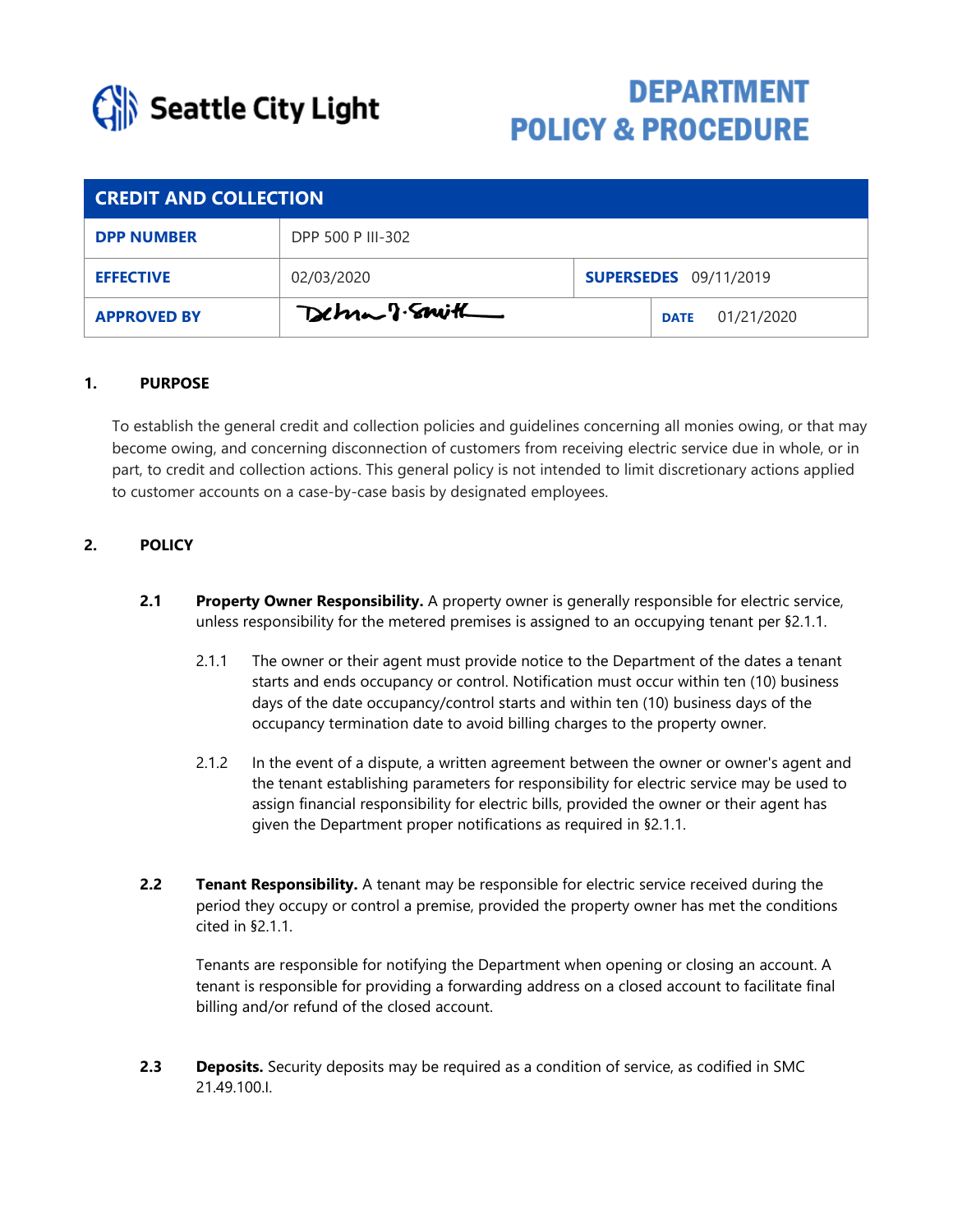- **2.4 Payment.** Payments are applied to the balance of the customer's account and may be made via cash, check debit card or credit card. For partial payments, payments made will be applied to the oldest outstanding debt first.
	- 2.4.1 Payment by cash or certified funds shall be required from any customer who has previously tendered one or more dishonored checks on an account in the last 12 months or has indicated that sufficient funds may not be available to cover any check tendered.
	- 2.4.2 If a payment made by credit card or debit card is declined, the customer will be required to provide payment via a different credit or debit card, cash, check or certified funds.
	- 2.4.3 Dishonored checks (and ACH debit, etc.) are subject to the charges described in Table 1 below.
- **2.5 Payment Arrangements.** When a customer is unable to pay a balance in full, the Department may authorize a payment arrangement whereby the customer pays the past-due balance in installments, along with prompt and full payment for services received during the period of the payment arrangement. Late payment charges may be assessed as described in §2.6.

Only employees authorized by the Department may work with customers to establish payment arrangements allowing customers to pay the balance owed in installments.

- **2.6 Past Due Charges.** All charges are due and payable by the due date shown on the bill and become delinquent thereafter. Late payments are subject to the charges described below. Customers who question or dispute their bills shall be encouraged to contact the Department before collection action becomes necessary as an on-going billing dispute will not automatically exempt a customer from late payment charges.
	- 2.6.1 On active accounts, a late payment charge of 1% per billing period will be charged by City Light on any delinquent balances more than fifteen (15) calendar days past due.
	- 2.6.2 On closed accounts, a late payment charge of 1% per billing period will be applied on delinquent balances if the closing date is at least 25 days on monthly accounts or at least 45 calendar days on bimonthly accounts from the previous billing date.
	- 2.6.3 On sundry sales accounts, a late payment charge of 1% per billing period will be applied beginning on the  $25<sup>th</sup>$  calendar day after the billing date.
	- 2.6.4 Late payment charges shall accumulate and be added to the customer's account balance.
	- 2.6.5 A Late Notice (also called Important Notice) shall be generated by the Department's billing system on any payments not received within 21 days. Once an important notice has been generated, customers who wish to avoid disconnection must either (a) pay their past due balance in full or (b) pay a minimum of 50 percent of their past due balance in certified funds as down payment, and establish a payment arrangement to pay the remaining past due balance within 60 calendar days from the date the down payment is made. The Credit and Collections Supervisors and Manager may make exceptions to this formula when a customer shows good cause for doing so.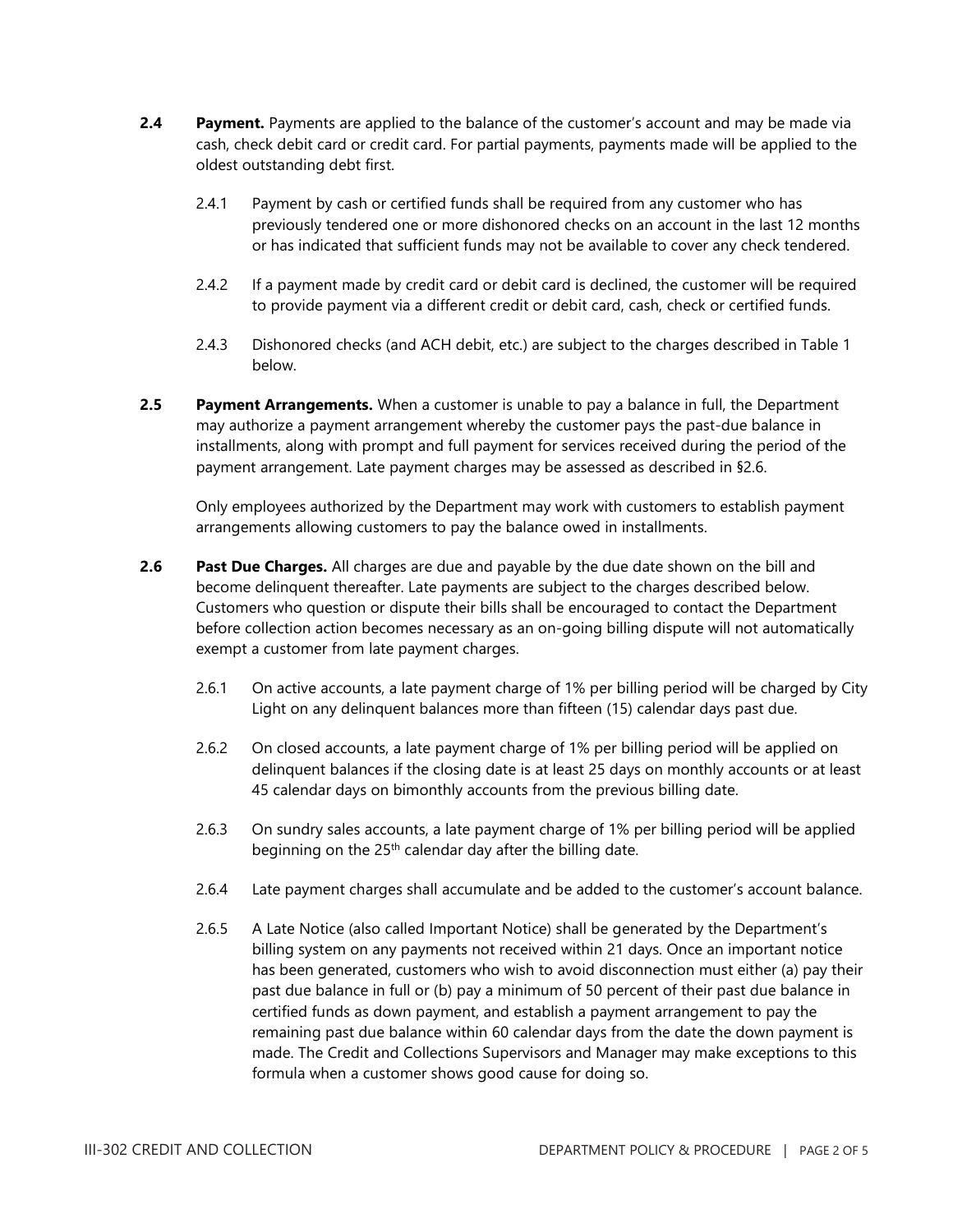- **2.7 Electric Shut Off (Disconnection).** In the event of longstanding non-payment (a balance of \$300 or more that has been overdue for at least 30 days) an Urgent Notice will be generated by the Department's billing system. Once this has occurred, a customer's service shall be subject to disconnection if the customer continues to take no action with the Department to remedy the delinquency.
	- 2.7.1 Disconnection charges shall apply to any service that is disconnected, either remotely or manually, depending upon the type of meter used by the customer. See Table 2 below.
	- 2.7.2 Disconnection of service may be delayed under these circumstances:
		- a) The Customer has receipt for payment in full provided to the Department.
		- b) Service disconnection for nonpayment by one customer interrupts the service to another customer or premises.
		- c) The Customer is enrolled in the Department's Life Support Equipment Program (see <http://www.seattle.gov/light/LifeSupport/>), or has provided a Certificate of Medical Necessity, which is defined as a document signed by a licensed, practicing medical practitioner certifying that a serious life-threatening or health threatening condition exists that would be aggravated if electric service were terminated.
		- d) The Customer uses electric residential space heating and meets all of the statutory requirements for the November 15<sup>th</sup> through March 15<sup>th</sup> moratoria on disconnection provided for under RCW 35.21.300(2) and 80.28.010.
		- e) If authorized in writing by a Director of the Department.
	- 2.7.3 Disconnected service shall be reconnected if the customer either makes payment in full or establishes a payment arrangement with the Department. Reconnection of services shall be given secondary priority in the event of power outages and other distribution system problems. The Department does not guarantee reconnection of service will occur the same day the Department approves the reconnection. Under no circumstances shall electric service be reconnected between the hours of 9pm and 8am, unless disconnection poses a serious threat to health or life (see §2.7.2.c) or if specifically authorized in writing by a Director of the Department.
- 2.8 **Unauthorized Reconnection.** If electric service that has been disconnected by the Department is reconnected without authorization (i.e. current diversion), the Department shall disconnect service again immediately and additional charges shall apply (see Table 2). Under these circumstances, electric service will not be reconnected until all electric charges, including utility collection charges, late payment charges, administrative and legal charges, have been paid in full, unless otherwise authorized by a Director of the Department.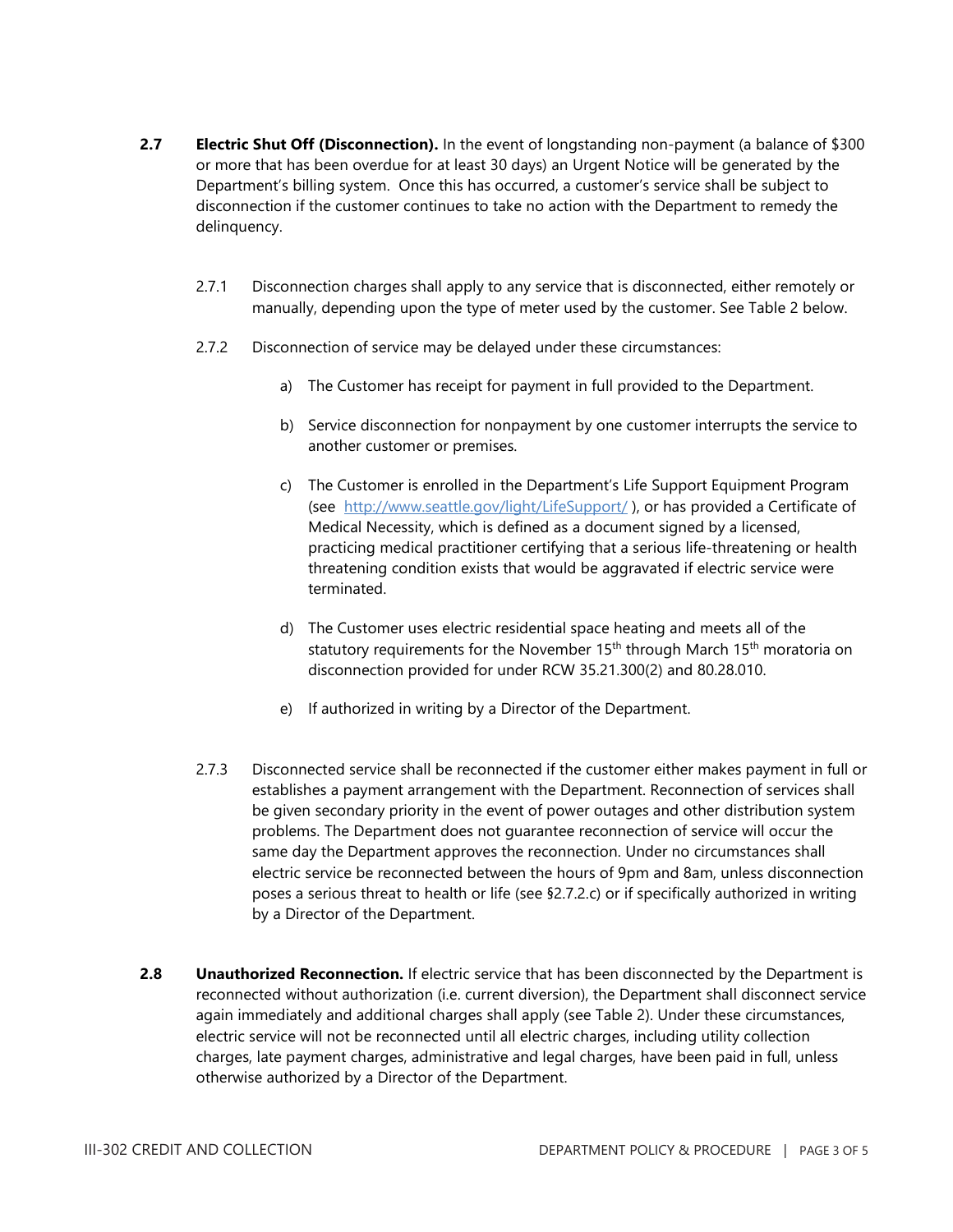2.9 **Statement of Account.** On request, the Department shall supply printed statement of accounts. Charges shall apply for each account per 12-month period for this service, see Table 3.

## **3. CHARGES FOR COLLECTION AND OTHER ACCOUNT SERVICES**

| Table T. Distigliofed Checks   |                        |  |  |  |
|--------------------------------|------------------------|--|--|--|
| Dishonored checks or ACH debit | $\frac{1}{2}$ \$ 25.00 |  |  |  |

**Table 1: Dishonored Checks**

| Remote disconnection                                                                                  | \$35.00   |
|-------------------------------------------------------------------------------------------------------|-----------|
| Manual disconnection due to nonpayment of bills                                                       | \$135.00  |
| Manual disconnection due to illegal reconnection,<br>fraudulent activity, or potential identity theft | \$408.00  |
| Remote reconnection                                                                                   | No charge |
| Manual reconnection during regular working hours*                                                     | No charge |
| Manual reconnection outside regular working hours*                                                    | \$189.00  |

#### **Table 2: Service Disconnection & Reconnection**

*\*regular working hours are defined as 8 am to 5 pm Monday through Friday, excluding holidays*

#### **Table 3: Statement of Account**

*charges are applied per account, per 12-month period*

| Billing system screen print          | \$5.00  |
|--------------------------------------|---------|
| Formal statement of account activity | \$27.00 |

#### **4. REFERENCES**

Seattle Municipal Code Chapter 21.49 or as the same as may be amended or superseded.

Revised Code of Washington (RCW) 35.21.217 "Utility services — Deposit — Tenants' delinquencies — Notice — Lien" and 35.21.290 "Utility Services-Lien For," 35.21.300 "Utility Services-Enforcement of Lien."

City of Seattle Identity Theft Prevention Program, originally adopted by City of Seattle Ordinance 122991 effective June 4, 2009, or as the same may be amended or superseded.